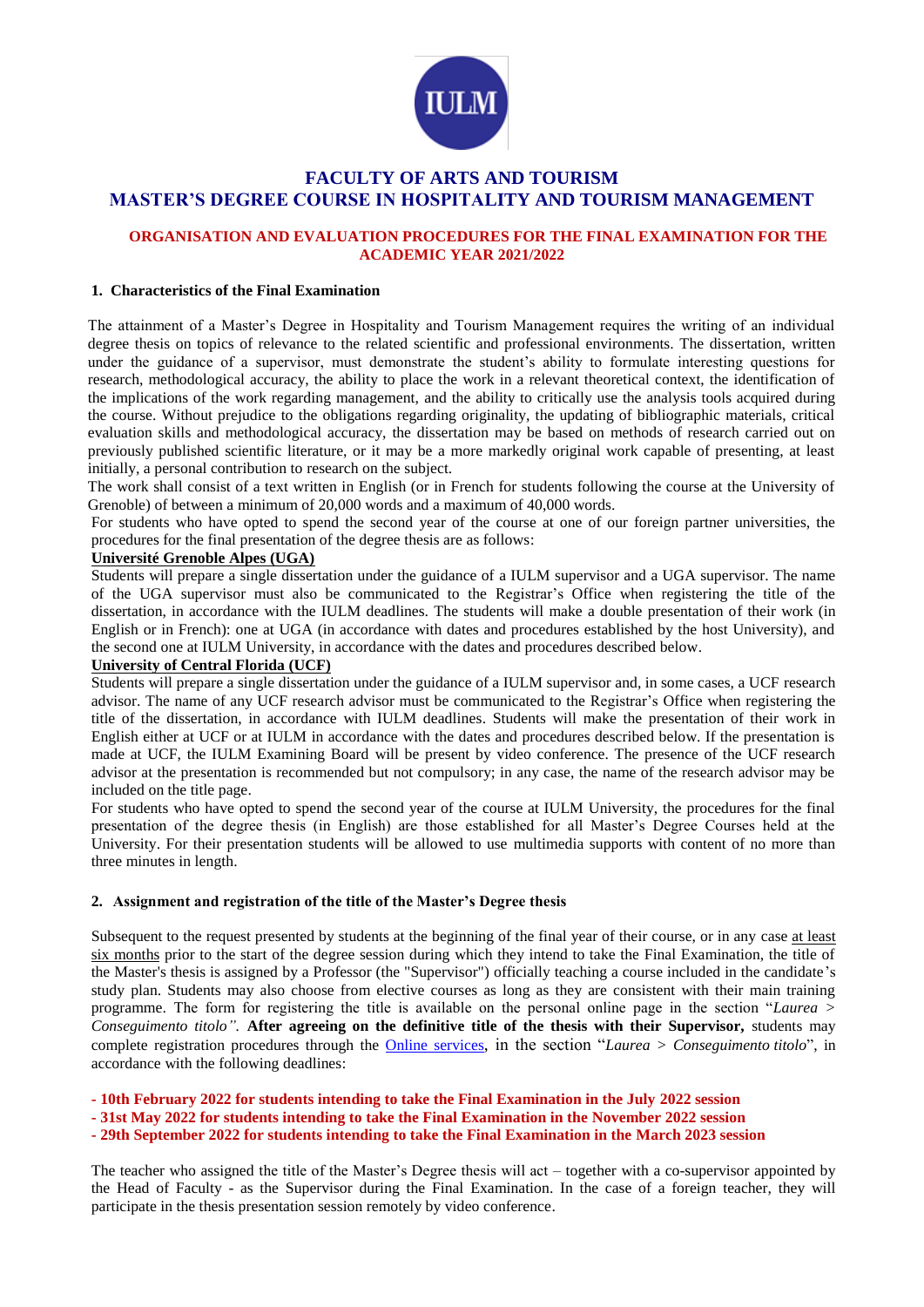

# **FACULTY OF ARTS AND TOURISM MASTER'S DEGREE COURSE IN HOSPITALITY AND TOURISM MANAGEMENT**

## **ORGANISATION AND EVALUATION PROCEDURES FOR THE FINAL EXAMINATION FOR THE ACADEMIC YEAR 2021/2022**

#### **3. Admission to the Final Examination**

Students who have received approval of the title and who have acquired (or expect to acquire) all the CFU credits required in accordance with the teaching programme for their Study Plan, must present their application for admission to the Final Examination ("degree application") to the Registrar's Office around two months before the start of the degree session during which they intend to take the Final Examination. The degree application form is available on the personal online page in the section "*Laurea > Conseguimento titolo".* **After agreeing on the registration of the degree application with their Supervisor,** students may complete registration procedures through the [Online services](https://servizionline.iulm.it/Home.do), in the section "*Laurea > Conseguimento titolo*", in accordance with the following deadlines:

**- 8th June 2022 for students intending to take the Final Examination in the July 2022 session**

- **- 22nd September 2022 for students intending to take the Final Examination in the November 2022 session**
- **- 9th February 2023 for students intending to take the Final Examination in the March 2023 session**

The registration of the degree application requires the payment of the graduation fee and the compilation of the AlmaLaurea questionnaire.

**It must be noted that when submitting their degree application, students who have carried out their second year at the University of Central Florida (UCF) must communicate their decision whether to present their thesis at UCF or at IULM University.**

The Examination Board for the Final Examination and for awarding the degree is appointed by the Head of Faculty. The Examination Boards are chaired by the Head of Faculty or, in their absence, by the highest ranking or most senior Professor.

Without prejudice to the responsibility and decision-making independence of the Examination Boards, the Faculty Board - as a teaching structure with duties of coordination - proposes the following criteria for the assessment of the final examination:

### **Points to be awarded based on assessment of Master's Degree thesis:**

- *unsatisfactory (insufficiente): the student must repeat the Final Examination*
- *satisfactory (sufficiente): 1 point*
- *quite good (discreto): 2 points*
- *good (buono): 3 points*
- *very good (ottimo): 4/5 points*
- *excellent (eccellente): 6 points*

## **Points to be awarded based on curriculum:**

- *number of 'distinctions' (exams passed 'con lode'): 1 point for every three distinctions*
- *unpaid participation in University Boards and Committees and/or Quality Assurance Boards:1 point;*
- *participation on IULM University Equal Opportunities Committee for at least 12 months: 1 point;*
- *certified participation in the cultural initiative called "Badge of Honour" (at least 6): 1 point (assigned according*

*to the Commission's evaluation – Academic Senate deliberation of 16 march 2022)*

In any case the maximum number of curricular points that may be awarded will not exceed a total of two.

**A maximum of 8 points may be awarded**. If the maximum mark is awarded (110/110), the Examination Board may, for justified reason and with a unanimous vote, award the degree *cum laude*.

At the end of the Final Examination, the Chair of the Board of Examiners, with the authority conferred upon him/her, will officially confer the Master's Degree in Hospitality and Tourism Management upon the successful candidate.